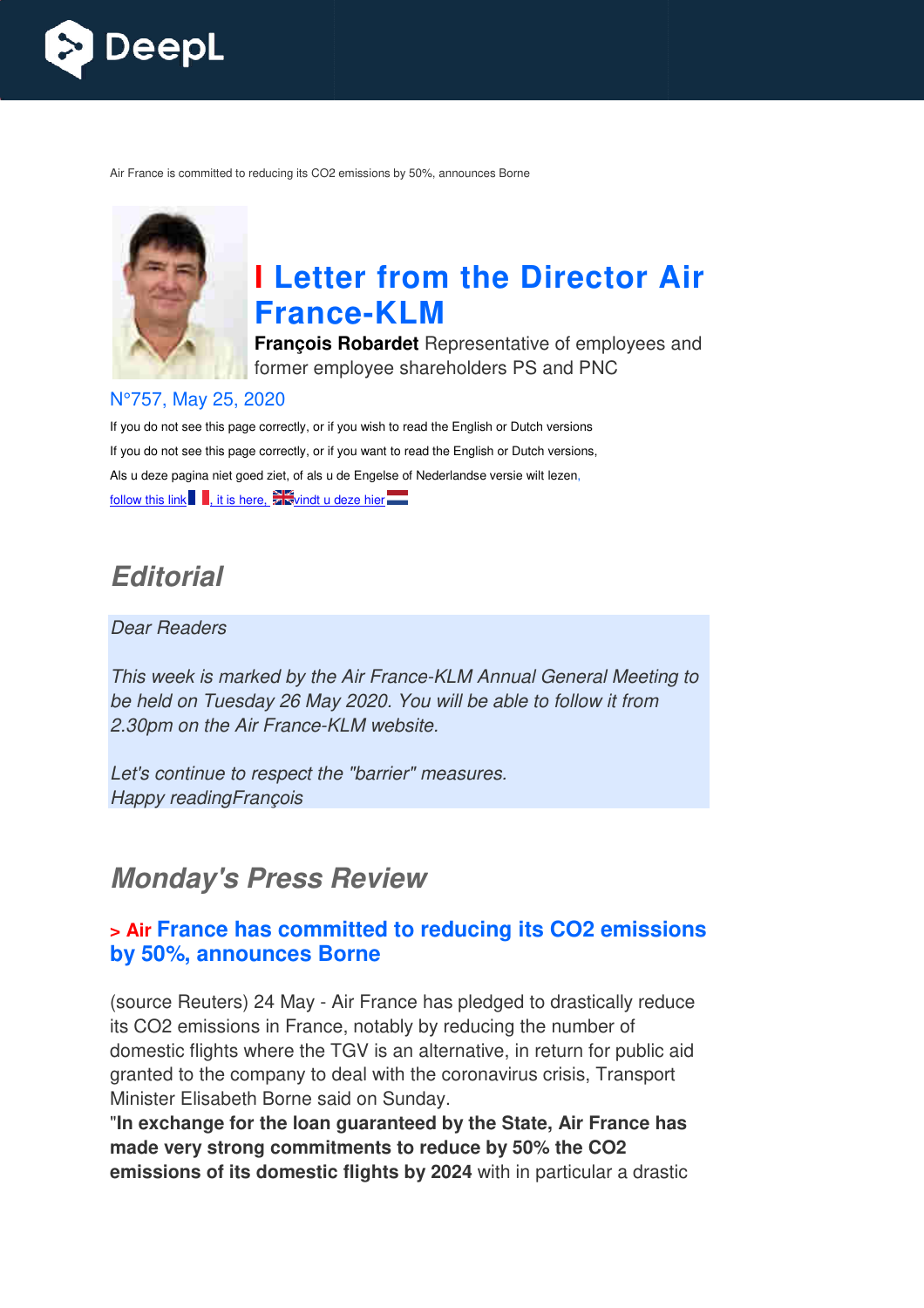reduction on routes where there is a rail alternative in less than 2h30," the minister said on France Inter (...).

**My comment:** Will the Air France group be able to meet this commitment? Yes, thanks to the replacement of the old A318 and A319 with more fuel-efficient A220-300s and by reducing its domestic operations.

Is this measure likely to reduce CO2 emissions in France? Yes, on one condition: that all airlines operating in France are subject to the same constraint. For the moment, I am not aware that the French government has made this request.

#### **> The Air France Tribune will keep "La Navette" despite the arrival of Transavia on the servant**

(source La Tribune) 23 May - (...) **While Air France and HOP will see their activity decline on the short and medium-haul network, Transavia is set to develop strongly**. According to our information, during a videoconference held on 15 May with Transavia employees, Ben Smith and Anne Rigail, respectively Chief Executive Officer of Air France-KLM and Chief Executive Officer of Air France, detailed the broad outlines of the strategy they intend to implement to turn around the French domestic network, which has been structurally loss-making for years. **Now prohibited by perimeter agreements between Air France and its subsidiary, Transavia's development on this part of the network is at the heart of their project.** 

 "Last year, Air France and HOP lost 200 million euros on the domestic network and we want to reverse that. The need to be profitable and the two environmental conditions set by the government [in return for the 7 billion euro loan granted to get through the crisis, editor's note], that of shutting down the airlines on which there is a rail alternative in less than two and a half hours, and that of reducing our volume of CO2 by 50% by 2024, force us to look at all the tools at our disposal. And Transavia is a very powerful thing," explained Ben Smith.

**Hence the opening of negotiations with Air France-Transavia's national airline pilots' union (SNPL) to define the conditions for deploying Transavia on domestic flights departing from Orly, but also between different regional cities where losses are heaviest.**  In the emerging division of roles between Air France, HOP and Transavia, Anne Rigail "thinks that Air France can keep La Navette" linking Orly to "Nice, Marseille and Toulouse" and that "HOP can obviously keep its activity supplying the hubs at Roissy-Charles de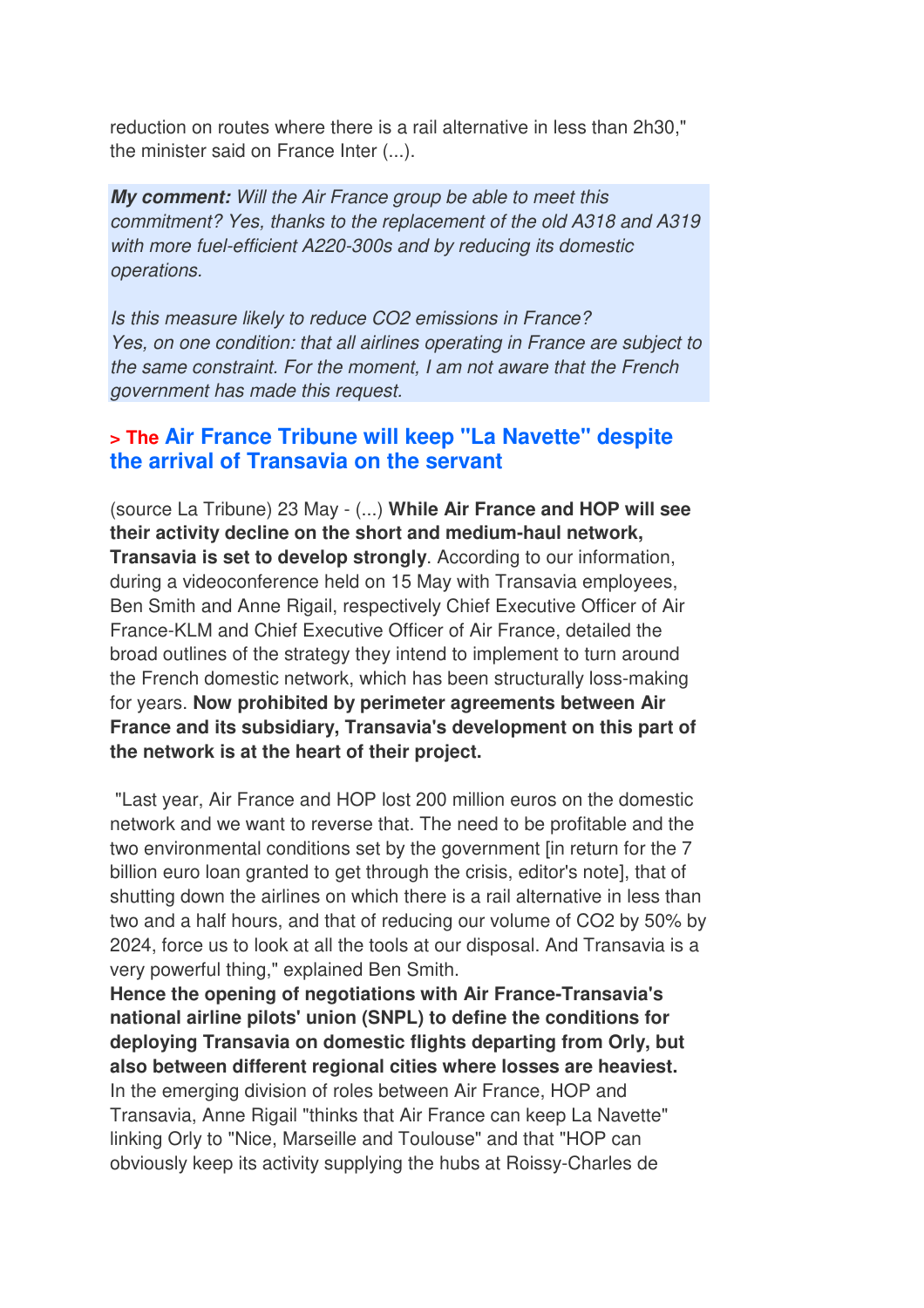Gaulle and Lyon". "On the rest", i.e. the other flights departing from Orly operated by Air France or HOP and on the transversal routes, it is much less clear. And Transavia is an option (...).

He added: "The environmental conditions are leading us to abandon the Orly-Lyon, Orly-Bordeaux and Orly-Nantes routes, which means that there are many take-off and landing slots that cannot be returned to the competition. We therefore need to find ways of keeping Orly". It should be noted that of the five current La Navette routes (Nice, Marseille, Toulouse Bordeaux, Montpellier), Bordeaux and Montpellier were not mentioned by Anne Rigail. While Orly-Bordeaux is condemned by the government decision to stop the lines on which a rail alternative exists in less than 2h30, Montpellier is not concerned by this measure. This reinforces the arguments of some observers who believe that it would make sense to have Transavia operate the Orly-Montpellier line since Air France's low-cost subsidiary has set up an operational base at the airport in Hérault (...).

**For Ben Smith, the restructuring of the domestic network will have a "huge social impact", but also "an economic impact for many small towns that will have a different level of services or services that will be stopped"** (...).

On fleet issues, Ben Smith explained that over the next six to eight years, the A220s could replace the entire medium-haul fleet of Air France (114 aircraft today). By saying this, he is closing the door to the A320 NEO. The company has ordered 60 A220s and 50 as an option  $($ ...).

**My comment:** As the videoconferences between Air France's senior management, Air France-KLM's senior management and Air France employees have gone on, the outlines of the Air France group's recovery plan are taking shape.

The precise plan will be known at the end of negotiations between Air France and the SNPL.

Often in the past, agreements between the two parties have enabled the Air France group to develop, with positive repercussions for Air France pilots and negative consequences on the employment of other categories of staff.

Will it be the same this time?

#### **> No respite for Air France and HOP: Easyjet and Volotea**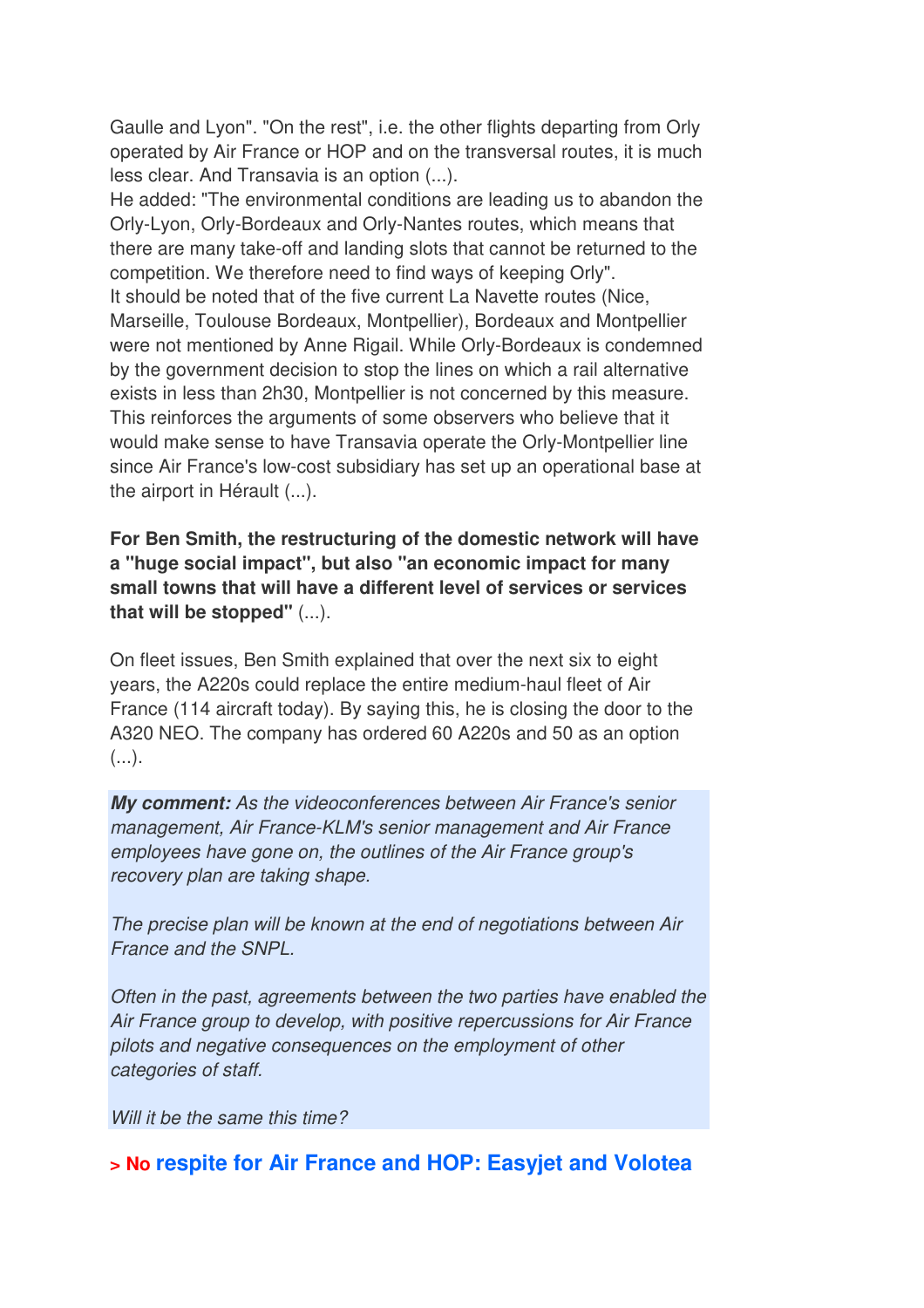### **return to attack the French regional market**

(source La Tribune) 22 May - They have a boulevard in front of them and they intend to take it. **While Air France is preparing its plan to restructure its domestic network, the two foreign low-cost airlines, Easyjet and Volotea, are announcing their return to the French regional market** (...).

**EasyJet has announced the partial resumption of flights** from 22 European countries, mainly on domestic routes, from **15 June.** In France, around ten domestic routes will be relaunched: two radial routes (Paris-Charles de Gaulle-Nice, and CDG-Toulouse) and six crosscountry routes Toulouse-Nice, Nantes-Lyon, Nantes-Nice, Lille-Nice, Lyon-Bordeaux, and Nice-Bordeaux.

**For its part, Volotea will restart its activities on 16 June** (...). In France, the Spanish airline will launch 15 routes, notably between several cities in mainland France and Corsica. In Rennes, for example, the company will serve Figari, Bastia, Ajaccio and Biarritz this summer  $(\ldots).$ 

**HOP has planned to resume its flights on 8 June** with 24 flights a week centred solely on Roissy and Lyon airports. This is to rise to 55 flights a week from 15 June and then to 72 from 22 June.

This resumption of operations by the two low-cost airlines reflects the desire of low-cost airlines to accelerate their strategy of gaining market share in France during the period of float at Air France which surrounds the future of the French domestic network.

Wishing to stop the losses which amount to 200 million euros per year on this part of the network served by Air France and its regional subsidiary HOP, **the group's management wants to bet on its lowcost subsidiary Transavia. Due to perimeter agreements within the group, this subsidiary cannot operate domestic flights**. Agreements with the Air France-Transavia national airline pilots' union (SNPL) are in progress to lift this ban. A plan is due to be presented in July. It could limit HOP's activities to supplying the hubs at Roissy-Charles de Gaulle and Lyon. This leaves open the future of direct regional flights that could be operated by Transavia.

A scenario that the HOP inter-union does not understand (...). Benjamin Smith's new strategy is the abandonment of the hexagonal network (...), he bets everything on Paris and abandons the province".

It is indeed clear that Transavia will not replace HOP on regional routes with the same frequency of flights, which is highly appreciated by business travellers.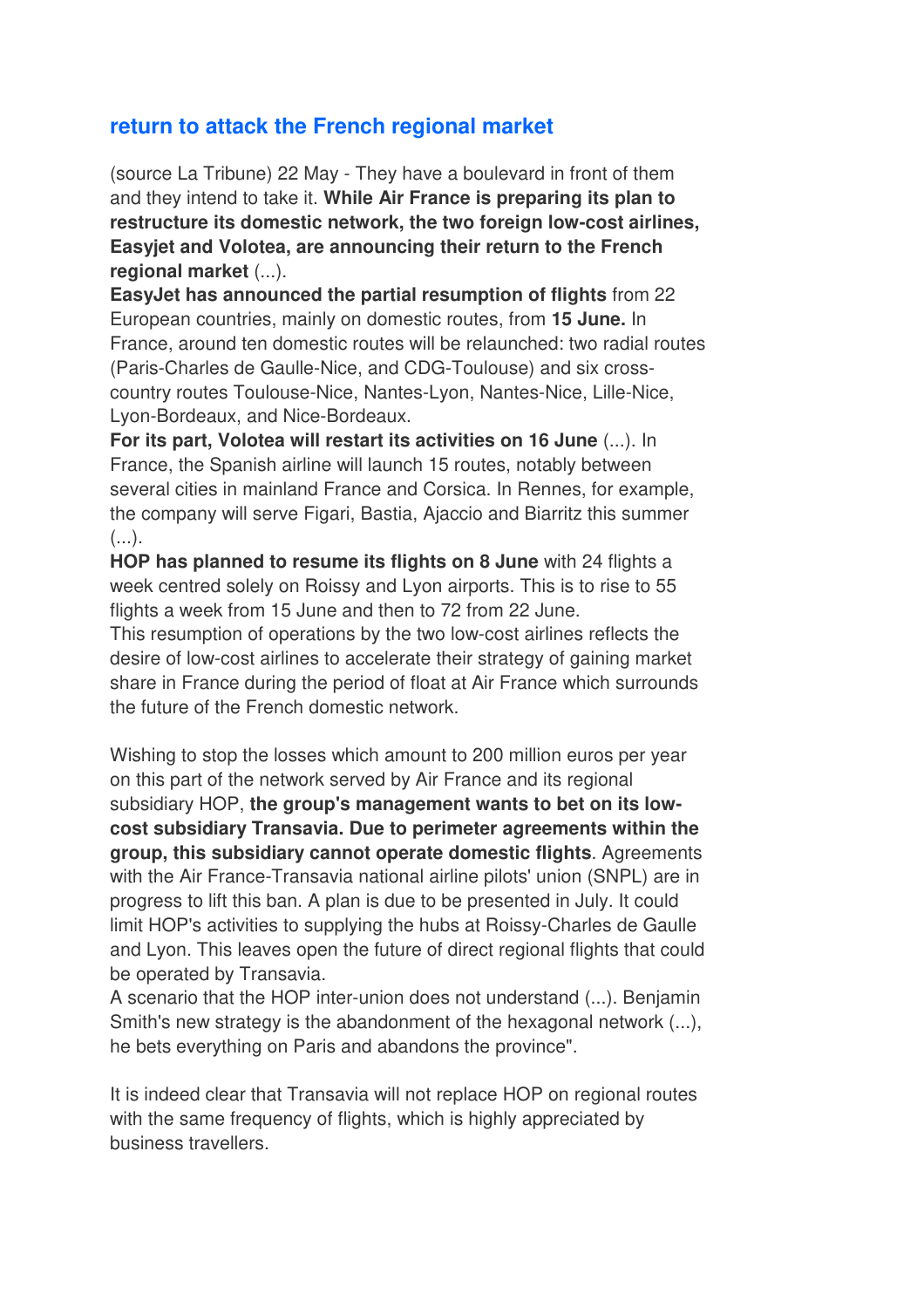**My comment:** Competition from low-cost companies on the French domestic network is nothing new. Neither is the impossibility for Transavia to develop there.

The example of Toulouse - Nice is typical. When Air France discontinued this service, easyJet immediately reinforced its offer. Yet Transavia could operate this Toulouse - Nice route profitably, but the agreements concluded between Air France management and the SNPL do not allow this.

It is legitimate to question the legality of these agreements. Do they respect the freedom of enterprise as defined in Article 4 of the 1789 Constitution, which is still in force? If not, why not take advantage of the current crisis to conclude agreements in good standing?

#### **> Rekenkamer: minister overtrad de wet met koop Air France-KLM (Court of Auditors: the minister broke the law by buying Air France-KLM)**

(source De Volkskrant translated with Deepl) 20 May - **Finance Minister Hoekstra did not comply with the law when buying Air France-KLM shares,** the Court of Auditors finds. Hoekstra bypassed parliament at the beginning of last year with this investment of 744 million euros (...). **This acquisition was illegal, the Court of Auditors said last Wednesday. By spending so much public money without consulting both houses,** Hoekstra violated Parliament's budgetary rights.

On 15 February 2019, the Council of Ministers decided that the Dutch state would take a major stake in Air France-KLM. By becoming a shareholder, the cabinet hoped to acquire more influence on the predominantly French board of directors in order to better safeguard the interests of the Dutch subsidiary KLM.

Under normal parliamentary procedures, a cabinet or minister must always seek prior approval from both Houses for extra-budgetary expenditure. This can only be waived in special circumstances. The purchase of the Air France-KLM shares was such a circumstance, as the purchase had to take place in secret and therefore could not be the subject of a prior public parliamentary debate.

**In exceptional cases where Parliament cannot approve expenditure in advance, the minister must, however, inform the House of Representatives in advance of his financial intention. And Hoekstra failed to do so last year, the court concludes** ....

Hoekstra justifies his action by stressing the great importance of secrecy. He feared that the purchase project would be disclosed if he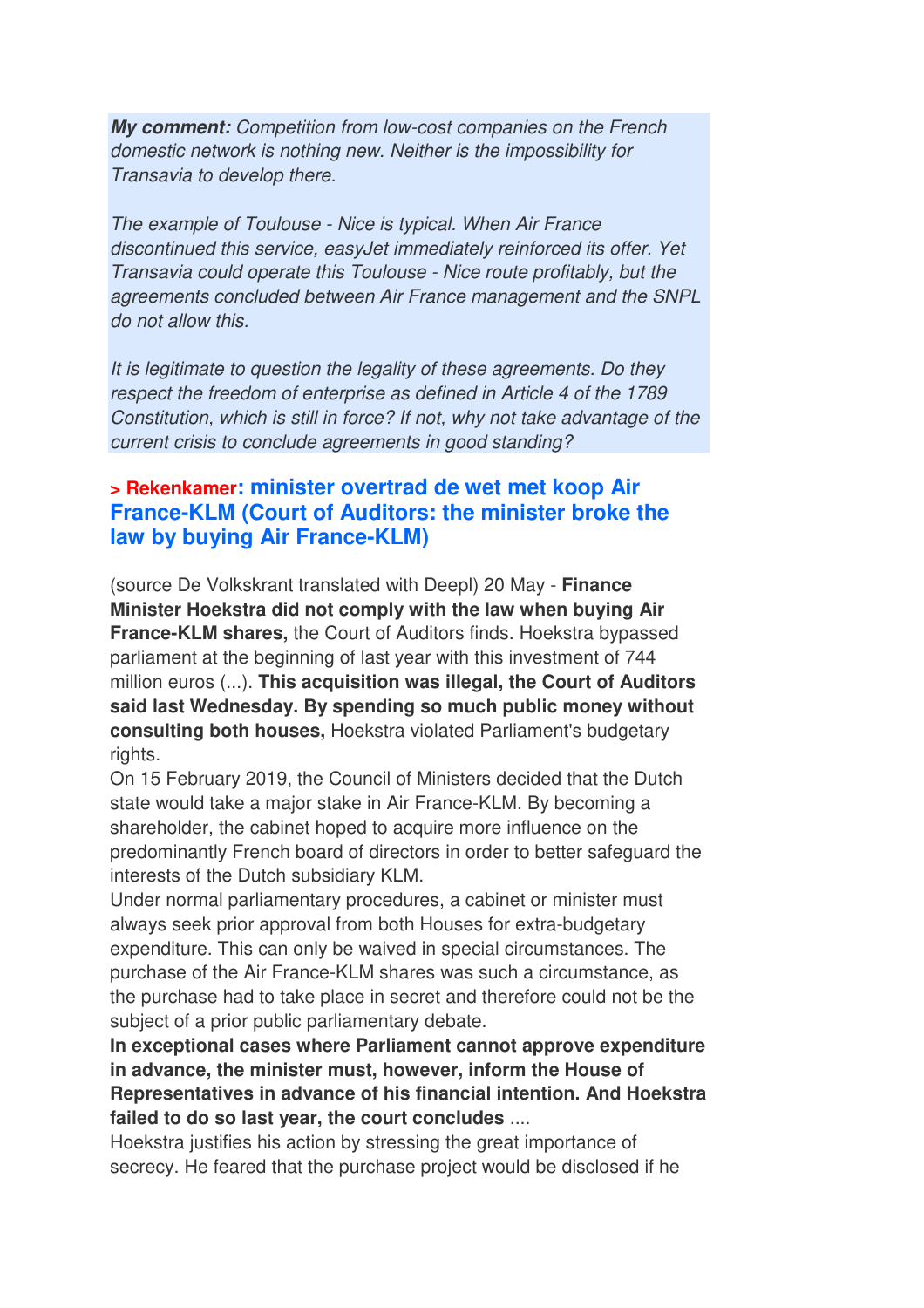had involved Parliament earlier.

The Court of Auditors objects that Hoekstra's predecessor, Jeroen Dijsselbloem, did the same before the nationalisation of SNS Reaal - at that time also a listed company - and that these nationalisation plans were not previously leaked. Parliament's budget law is too important to be simply dismissed by the minister, the Court of Auditors says.

**My comment:** The opinion of the Dutch Court of Auditors puts the Minister of Finance in difficulty, but the procedure for Air France-KLM's entry into the capital of Air France-KLM has been validated. The Dutch State is still a 14% shareholder.

#### **> Spel om KLM-banen barst los (The game around jobs at KLM begins)**

(source De Telegraaf translated with Deepl) 22 May - **Air France KLM shareholders will vote on Tuesday on a new capital increase**. This will allow the conversion of debt securities into shares for a maximum of one billion euros, plus around 800 million euros of new shares. Minister Hoekstra will have to participate in the capital increase, otherwise his 14% stake in Air France KLM will be diluted (...).

Due to the coronavirus crisis, Air France and KLM are dependent on support from France and the Netherlands. **Minister Hoekstra has repeatedly stated in recent weeks that he is against bonuses for this reason. Although Smith has waived his short-term bonus after unrest in the Netherlands, he receives a long-term variable remuneration.** 

**"We will vote against," says Jasper Jansen of the Dutch Shareholders' Association (VEB). "At the time of the Air France-KLM bailout, there is no variable compensation". Hoekstra does not want to anticipate the vote, according to the Ministry of Finance.** 

Despite all the promised support, the minister will not get the seats he wants on the board of directors on Tuesday. In addition, Hoekstra will soon have to fight another battle, that of jobs and services. "The French will keep moving forward. Their plan of attack against KLM is already ready, among other things through intelligent use of data," says an insider.

**The French have been moving fast lately. The scale of the Air France rescue plan was immediately revealed four weeks ago**. Smith is currently working on a "total restructuring" and last week he placed his right-hand man, Angus Clarke, at Air France, where he is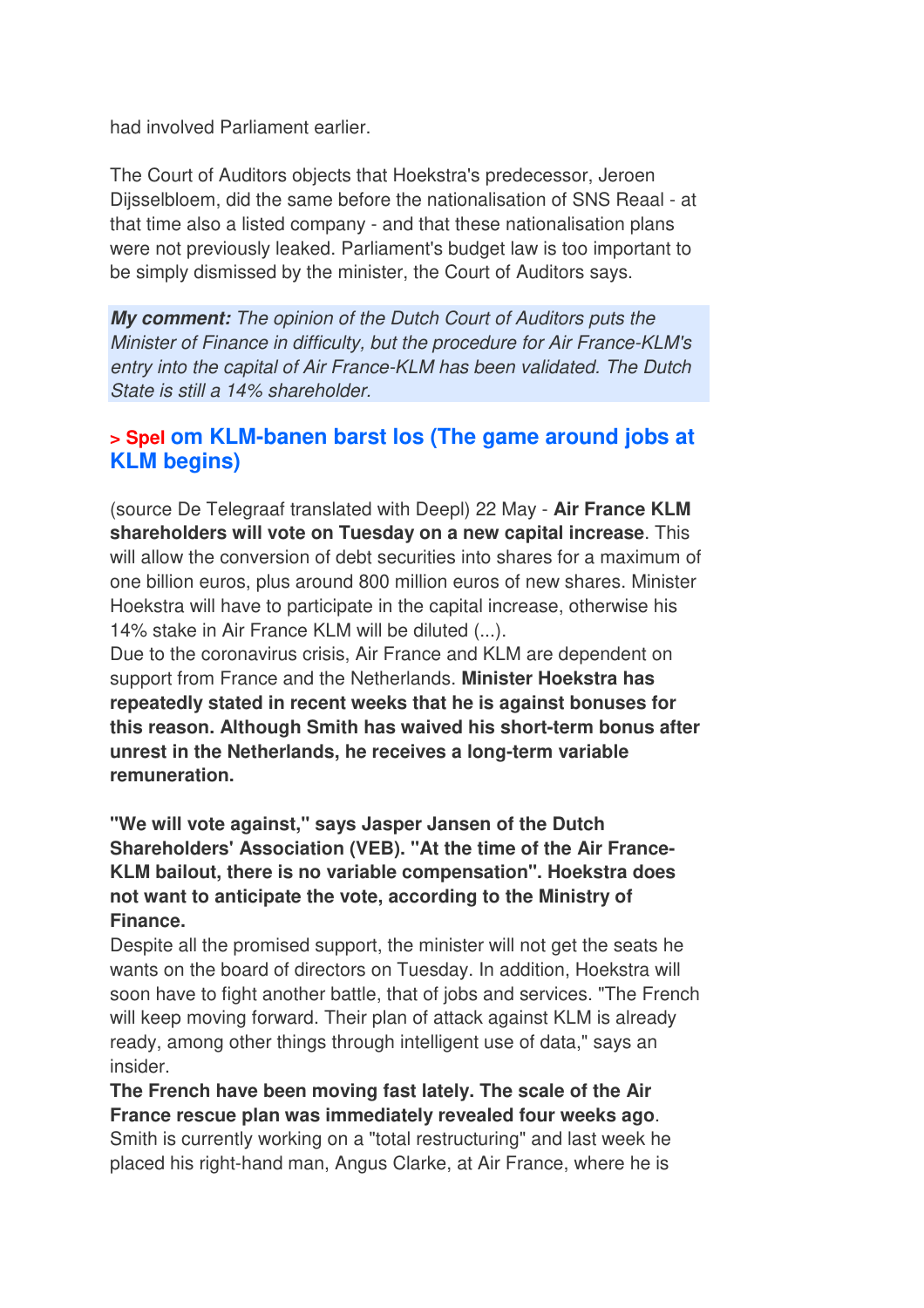now in charge of the fleet and network (...).

According to some sources, this is aimed at keeping hubs and services outside the Dutch sphere of influence. "Central control as is currently the case with Clarke is fine, as long as there is a clear objective. But it looks more like the seizure of power by a band of non-French mercenaries on the orders of Emperor Ben Smith," says De Unie union president Reinier Castelein.

**At the same time, KLM is also working on its own business plan. This is linked to the lengthy negotiations with the banks on refinancing. It seems that the Netherlands is taking care of the details, while the French train continues,** says Castelein. "The government's support must be given without too many conditions, so that KLM can maintain its own autonomy vis-à-vis Paris (...).

**My comment: As the** Air France-KLM Annual General Meeting approaches this Tuesday, 26 May, the Dutch press is getting more and more agitated. I hope that after this event, calm will return to the Air France-KLM group.

#### **> Coronavoucher zorgt voor extra druk bij lening KLM (Corona voucher puts extra pressure on the KLM loan)**

(source De Telegraff translated with Deepl) 21 May - There is still no prospect of a quick agreement between KLM and its banks on the €2-4 billion state-guaranteed loan package announced by the cabinet on 24 April.

**KLM's repayment obligation to consumers makes negotiations with the banks** for a support plan **even more difficult.** Various sources are reporting this to Telegraaf (...). This could require more money than the 2 to 4 billion euros currently under discussion.

**For almost four weeks, the banks, KLM and the Dutch State have been in talks with each other**. This contrasts sharply with the situation in France at Air France. There, the conditions and the amount of the aid of EUR 7 billion were immediately communicated at the time of the announcement at the end of April, although there are the same uncertainties. A final agreement was signed two weeks ago (...). KLM has a dozen banks, of which the three largest Dutch banks are the largest (...).

(...) **A banker** from the foreign banks (...) **also mentions the next step,** which may also cause headaches. "**Emergency loans to airlines will in many cases be followed by share issues in order to repay part of these loans**". The banker predicts that many new airline shares will be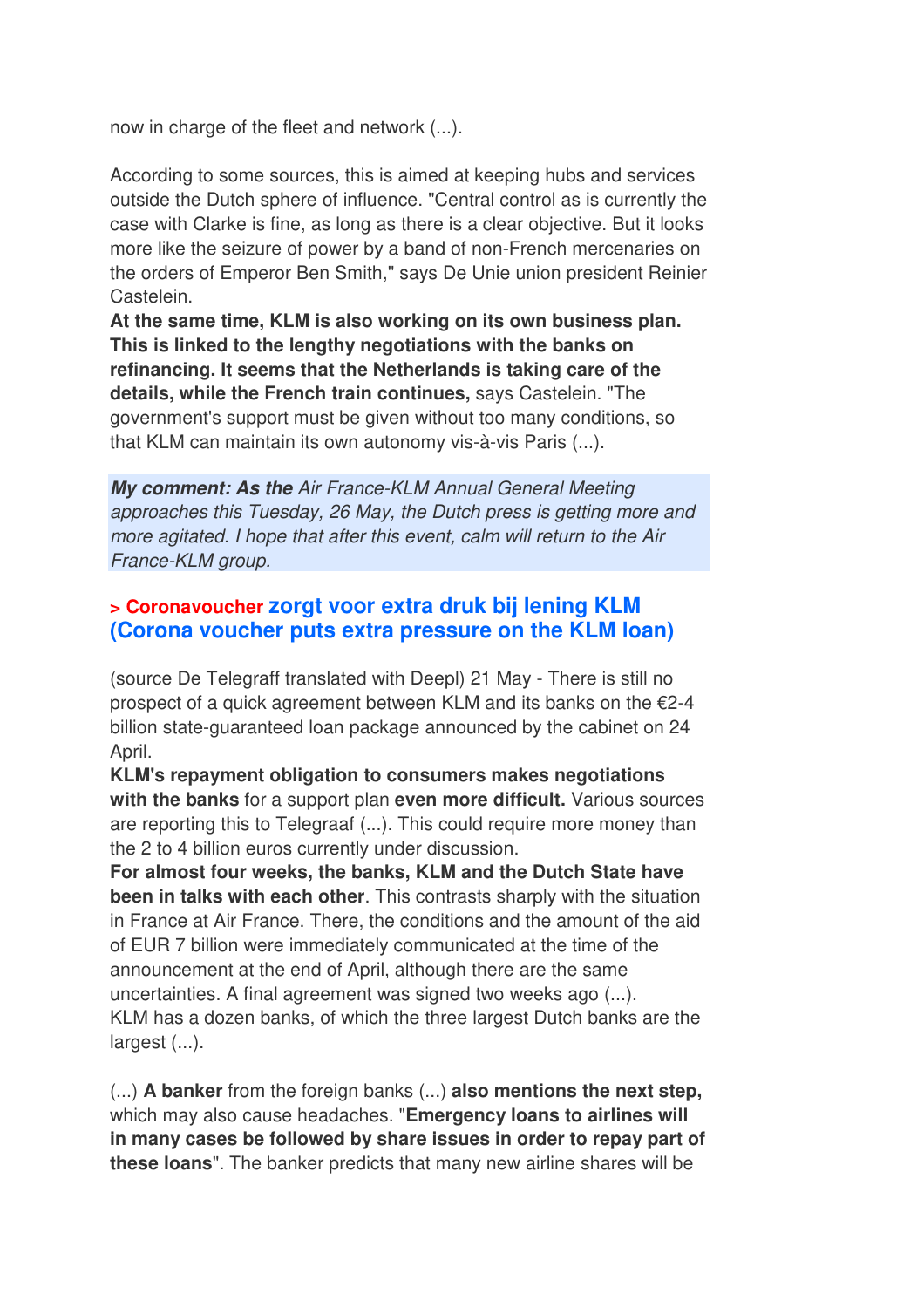issued in the coming years. Insiders believe that Air France-KLM will be concerned.

**KLM is silent on discussions with the banks, but says they have not become more complicated because of the line the European Commission passed to the vouchers last week.**

#### **> Het Financieele Dagblad - Departure premium for KLM employees (Prime de départ pour les employés de KLM)**

(source Het Financieele Dagblad translated with Deepl) 20 May - **KLM offers its employees financial compensation if they voluntarily leave the company after the summer**. The struggling airline hopes to limit the number of redundancies among its 30,000 employees.

From 1 June, employees will be able to indicate whether they wish to make use of the voluntary departure scheme offered by KLM. In principle, the scheme applies to all positions - pilots, cabin crew and ground staff with a collective agreement - although there are limits per position. The employee must leave between 1 September 2020 and 31 December 2020.

**Pieter Elbers said everyone should prepare for a smaller KLM, as it will take years to recover the network.**

**My comment:** According to a Dutch KLM trade unionist, the severance pay will be capped at 18 months' salary. Employees will have to pay 50% tax on the total.

### **> Lufthansa's rescue in Brussels' sights**

(source Les Echos) 25 May - After weeks of arm wrestling, **the German government and the management of Lufthansa have reached an agreement on a 9 billion euro package** to save Europe's leading airline, which has been hit hard by the coronavirus. "This plan takes into account the needs of the company as well as those of the taxpayers and employees of the Lufthansa Group," the German Ministries of Finance and Economics said in a statement on Monday.

In detail, the **state is to take a 20 percent stake in the group's capital** through the use of 300 million euros in its 100 billion Economy Stabilization Fund. With each share being acquired at EUR 2.56, compared with more than EUR 8.50 at the close of the Frankfurt Stock Exchange, "when the company is healthy again, the state will sell this stake and hopefully [...] there will be a small profit", Finance Minister Olaf Scholz emphasised. The

Stabilisation Fund is expected to sell its stake at market price by 31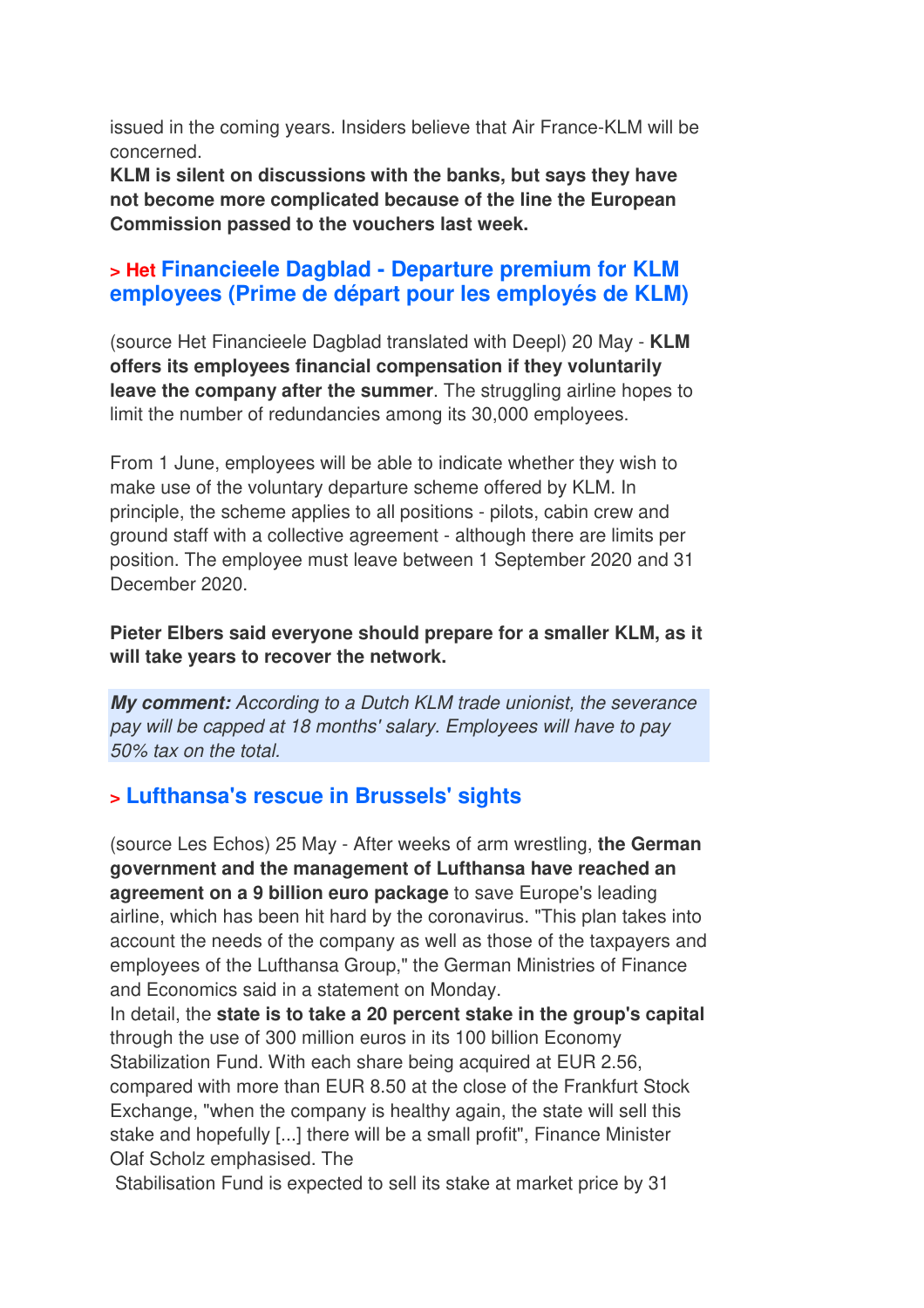December 2023 if Lufthansa has repaid all the funds injected. In **addition to the €300 million, the company will receive up to** €5**.7 billion through a silent participation,** including €1 billion in convertible bonds representing 5% of the shares. The idea is to allow the State to reach a blocking minority in the event of an attempted takeover by a foreign player. **A €3 billion syndicated loan (including €600 million of private funds) from the state-owned KfW bank completes the package**.

Despite the reluctance of Lufthansa's CEO Carsten Spohr, **the federal government will be given two seats on the supervisory board.** They will, however, be occupied by independent experts, not politicians, and the executive will not have voting rights at general meetings. For its part, the airline has agreed to regulate future dividend payments and to limit executive remuneration.

Although the Lufthansa management board said on Monday that it supports the package, it still has to be approved by an extraordinary general meeting of shareholders and, above all, by the European Commission. However, **a new power struggle is emerging with Berlin, with Margrethe Vestager's competition services demanding in return for this rescue package that the airline give up certain take-off and landing slots at its two hubs in Munich and Frankfurt in favour of its competitors**.

In Brussels, there are fears that Lufthansa could further strengthen its role as European market leader. **Unlike Air France, which has only benefited from loans, this return of the German State to the group's capital more than twenty years after it left the group imposes additional conditions in the eyes of Brussels**. Berlin does not see it that way. According to the German press, Angela Merkel (CDU) has announced within her party's leadership a "fierce battle" with the European Commission.

**My comment:** The conclusion of the Lufthansa rescue plan in Germany will allow the negotiations on the rescue plans for Swiss, Brussels Airlines and Austrian to be relaunched. Switzerland, Belgium and Austria had made the conclusion of an agreement in Germany a prerequisite.

The European Commission intends to attach conditions to the German State's participation in the capital of the Lufthansa Group. These conditions will be carefully observed by the other European groups, which may find themselves concerned in the near future.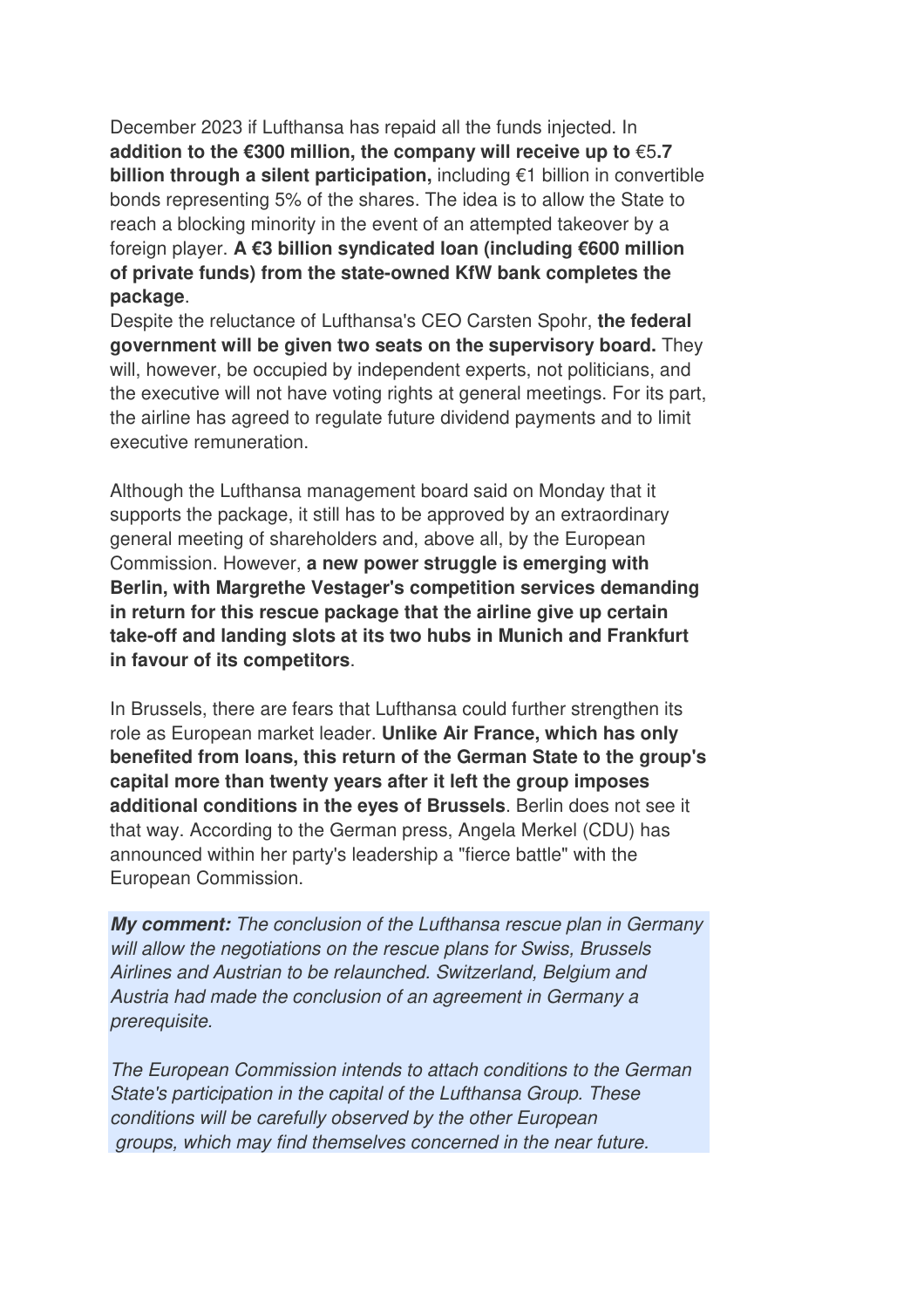#### **> German Efromovich and USAerospace ready to invest in Alitalia**

(source AFP) 22 May - **Businessman German Efromovich and USAerospace Partners said Friday they were ready to invest in the Italian airline Alitalia. Separate, these announcements come at a time when Rome is planning its nationalisation.** 

USAerospace Partners, an American group of companies specialising in air operations (maintenance, cargo, etc.), is prepared to invest up to 1.5 billion dollars and has requested a meeting with the various ministers concerned (...). USAerospace, which had already expressed its interest in Alitalia last March, bought the brand and assets of WOW Air, the lowcost Icelandic company, in 2019.

Mr Efromovich, a former majority shareholder of the South American airline Avianca, explained that he was prepared to invest €1 billion, either by acquiring Alitalia or by entering into a partnership with the State.

"My group, Synergy, does not have infinite resources. If Alitalia needed up to €1 billion, we would have no problem," he said in an interview with the business daily Il Sole 24 Ore. "I don't have a problem with a partnership. But if I had to do it with the public sector, I would have only one condition: zero political interference," he added (...).

Asked about the possibility of redundancies if he took over Alitalia, he said that "the cost of labour will be studied", but "it is clear that it must be the same as that of other companies in Europe. We will have to be competitive or the company will die". **Alitalia has been accumulating losses for years and had to be placed under the administration in 2017. Since then, the State has been looking in vain for buyers** (...).

**My comment:** New potential buyers are emerging. Since 2017, after each failure, the Italian state has had to bail out its national airline.

#### **> Ryanair cuts more than 300 jobs in Austria**

(source AFP) 22 May - Austria's second largest airline, **Laudamotion, a subsidiary of Ryanair, is to close its base in Vienna and cut more than 300 jobs**, after the union's rejection of a drastic wage cut in response to the coronavirus crisis.

 "We regret the loss of jobs," the company said Friday, announcing in a statement that it would close on 29 May. The low-cost carrier had proposed in April to maintain jobs in exchange for a new collective agreement, giving employee representatives until Thursday evening to give their agreement.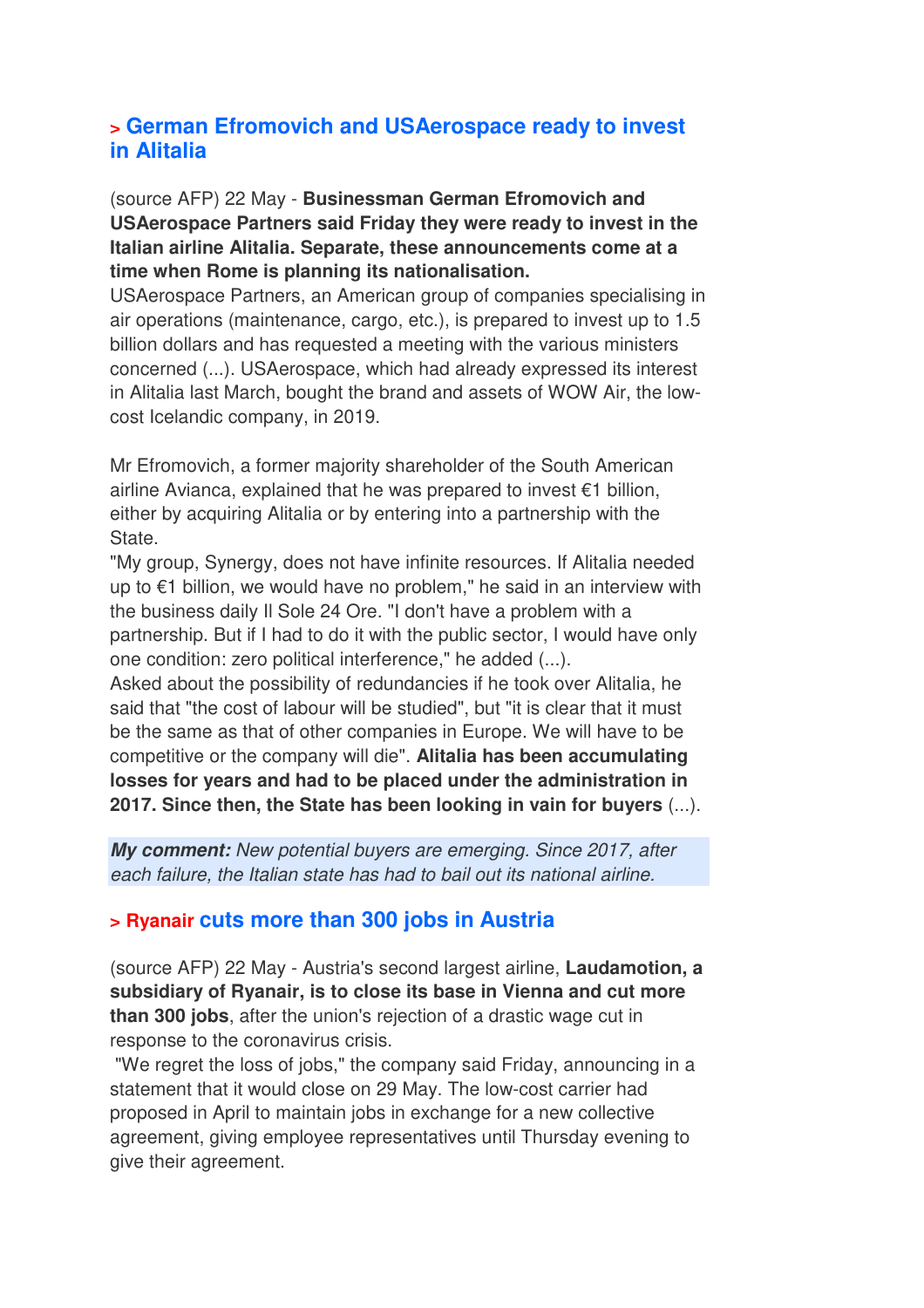**The Vida trade union**, which represents workers in the transport and service sectors in Austria, referred to "blackmail" to which it **said** it did **not want to give in: "848 euros of net starting salary for stewardesses is clearly below the poverty threshold of 1,259 euros per month for one person**" in Austria, it said (...).

**My comment:** Ryanair's attitude towards its employees does not surprise anyone anymore, unfortunately.

#### **> Ireland's Ryanair Accepts \$730 Million UK Government Backed Loan (Ireland's Ryanair accepts a \$730 Million UK Government Backed Loan)**

(source Simpleflying translated with Deepl) 18 May - **Irish airline Ryanair has received £600 million (about \$730 million)** from the UK's Covid Corporate Financing Facility (CCFF). This decision comes after the CEO of the low-cost carrier criticised state aid to airlines (...).

In an 18 May update, Ryanair indicated that it had a current cash balance of €4.1 billion (\$4.475 billion) in addition to posting a profit for the whole year. This will support the airline, which has reduced its expenditure. In March, Ryanair's average weekly cash consumption was approximately €200 million (~\$218 million). Today, the company only consumes around 60 million euros per week (~\$65 million) (...).

CEO Michael O'Leary has spent much of his time dealing with major airlines in Europe, including the Lufthansa Group, Air France-KLM, Alitalia, and many others. **In the financial results, Ryanair has devoted a table to the amount, in its own words, of 'illegal State aid' granted to airlines**. Mr O'Leary has often chosen interesting language to describe his disregard for aid to airlines (...).

**My comment:** Ryanair's CEO is accepting aid that he considers illegal. An attitude that no longer surprises anyone, unfortunately.

#### **> In trouble, Norwegian Air Shuttle sees China land at its capital**

(source Capital) 22 May - Weakened, **Norwegian Air Shuttle is seeing its lenders take a large share of its capital**. Having seen its financial difficulties aggravated by the paralysis of air traffic caused by the coronavirus epidemic, **the third largest European low-cost airline recently agreed with its creditors to convert part of its debt and financial commitments into shares.** The operation enabled the company to strengthen its equity capital and to meet, as announced on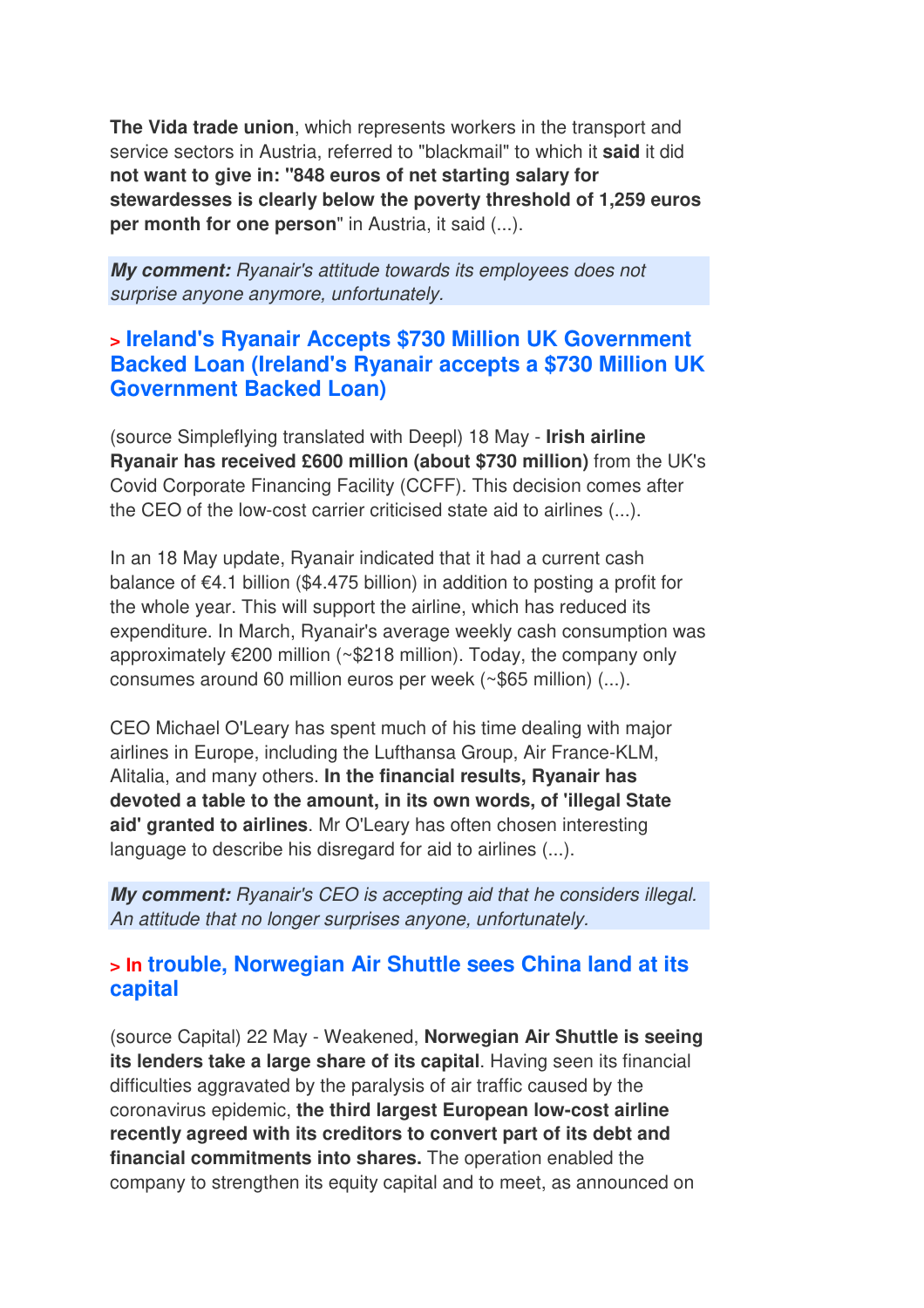Wednesday, the conditions set by the Norwegian State for the granting of guarantees of  $\epsilon$ 247 million (SEK 2.7 billion), in addition to the  $\epsilon$ 27 million already granted.

In this framework, the leasing companies, from which Norwegian leases part of its aircraft, will inherit a significant part of the carrier's capital. **The Irish AerCap Holdings will become the largest shareholder with a 15.9% share and convertible bonds representing a further 7.2%. China's BOC Aviation, controlled by the People's Republic of China through a cascade of companies, will hold 12.67%** (...).

Heavily indebted after an all-out expansion, Norwegian plans to focus on its profitable routes and reduce sailings, particularly in long-haul, where it is one of the pioneers in the low-cost segment. The influx of new shares on the Oslo Stock Exchange on Wednesday caused its share price to plunge. By mid-morning, the share was selling more than 30%, bringing the year-to-date decline to 93%.

#### **> American Airlines: towards a second "chapter 11"?**

(source Boursier com) 18 May - After "chapter 11", "chapter 22"? **Investors seem to be increasingly betting on a second American Airlines bankruptcy in less than ten years**. The evolution of CDS (credit default swaps) in any case suggests such an outcome. CDSs, an instrument that provides protection against a possible default on the five-year debt of the leading American airline, have in fact reached 6,659 basis points, according to IHS Markit data used by France Télécom, an increase of more than 4,000% in the last three months! Bloomberg data also shows that the market believes that the probability of airline failure over the next five years is close to 100%... **Faced with a debt of \$34 billion,** far more than the \$23 billion shown on the balance sheets of Delta and United (and nearly six times more than Southwest), **the Fort Worth-based company may try to reassure by saying it is "well sized" and expecting to reduce its operating and capital expenditures by more than \$12 billion in 2020, but the market is not budging** (...).

**My comment:** When a US company is placed under Chapter 11, its debts are partly wiped out. The company is restructured and the employment contracts of the staff are drastically reduced.

A clarification on the CDS rate: this is an insurance taken out by lenders to protect themselves against default. For American Airlines it is 6,659 basis points, i.e. 66.59%.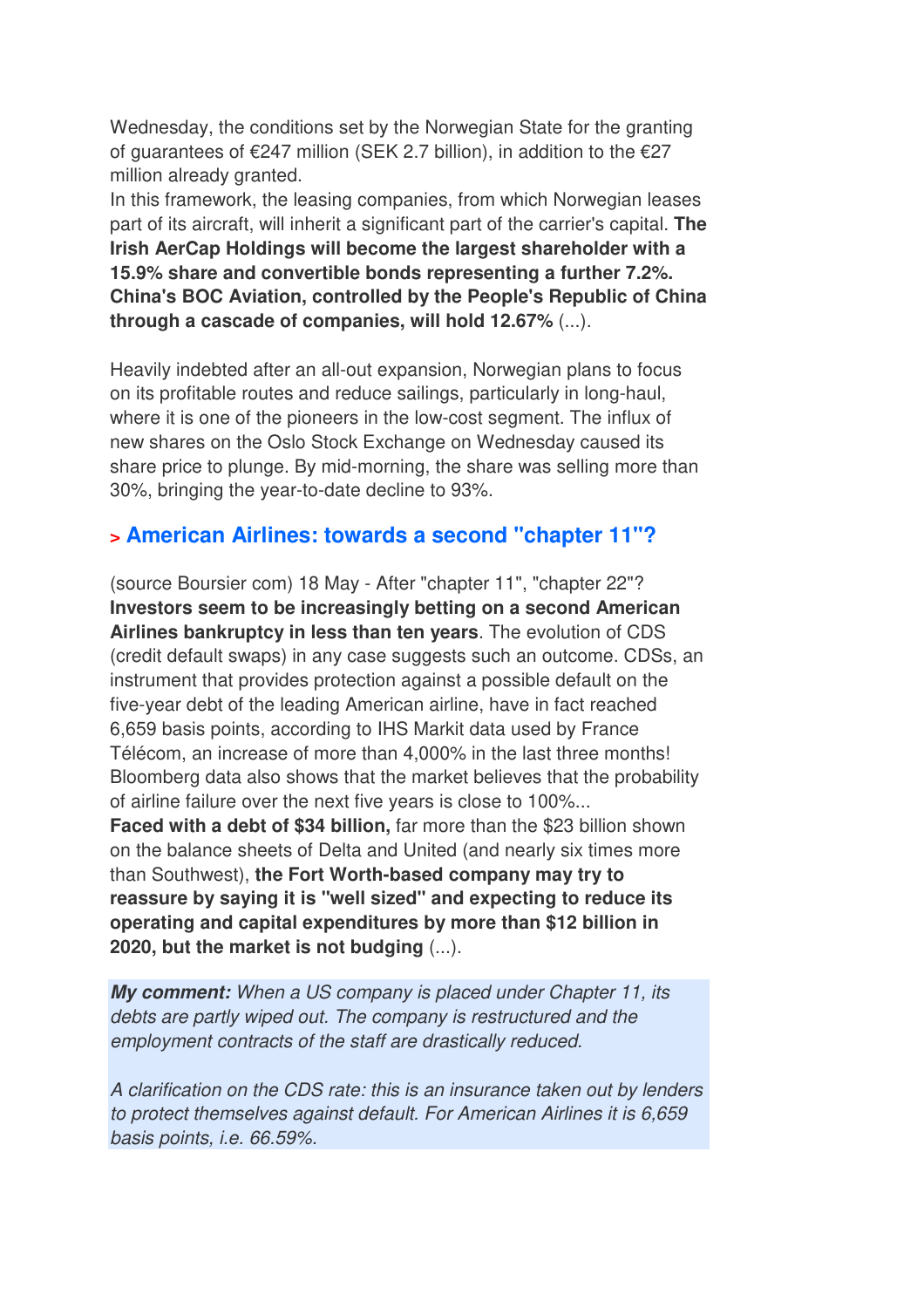#### **> Etihad is thinking of doing without its brand new A380s and A350s that have never flown.**

(source BFMTV) 24 May - In great difficulty, **the airline of the Emirate of Abu Dhabi is considering leaving its Airbus A380s on the ground for good,** like Air France. But **it may also never operate its A350s that were ordered and never put into service,** according to Reuters. This reduction of its fleet would be accompanied by the elimination of 1200 positions (...).

**Five brand new** A350-1000s **already delivered by Airbus are currently grounded**, according to the specialised information site Aeronews.

Etihad already cancelled orders for 42 A350-900s last year as part of a major restructuring after its ambitions to become a global airline giant (like its Gulf rivals Emirates and Qatar Airways) collapsed. In addition to the reduction of the long-haul fleet, not confirmed by Etihad Airways but which should be decided soon according to Reuters, this restructuring measure could be accompanied by the elimination of 1,200 positions - in addition to the "hundreds of departures" recorded since the start of the health crisis, out of a workforce of 20,530 employees in August 2019.

**My comment:** The smallest of the three Gulf companies was already in great difficulty before the health crisis. Its turnover had fallen by almost 40% in three years.

#### **> Emirates to cut nearly a third of its workforce**

(source La Tribune) 18 May - After Air France, its Dutch branch KLM, British Airways, Icelandair, SAS, it is the **turn of the Gulf airline Emirates Airlines to announce a new wave of redundancies to** absorb the losses linked to the impact of the coronavirus in the airline sector. The company announced the loss of 30,000 jobs (out of 105,000 in total), reducing its payroll by 30%, reports Bloomberg agency. As a further consequence, **the group plans to considerably reduce its fleet of Airbus A380s** capable of carrying more than 500 passengers. Before the crisis, Emirates was the first company to charter flights on the Airbus super jumbo (...).

Since 25 March and the first containment measures, Emirates had suspended all its flights. Its 271 wide-body aircraft, including 113 A380s, were grounded for almost two months. The carrier had first reduced its costs by cutting the basic salaries of most of its 100,000 employees by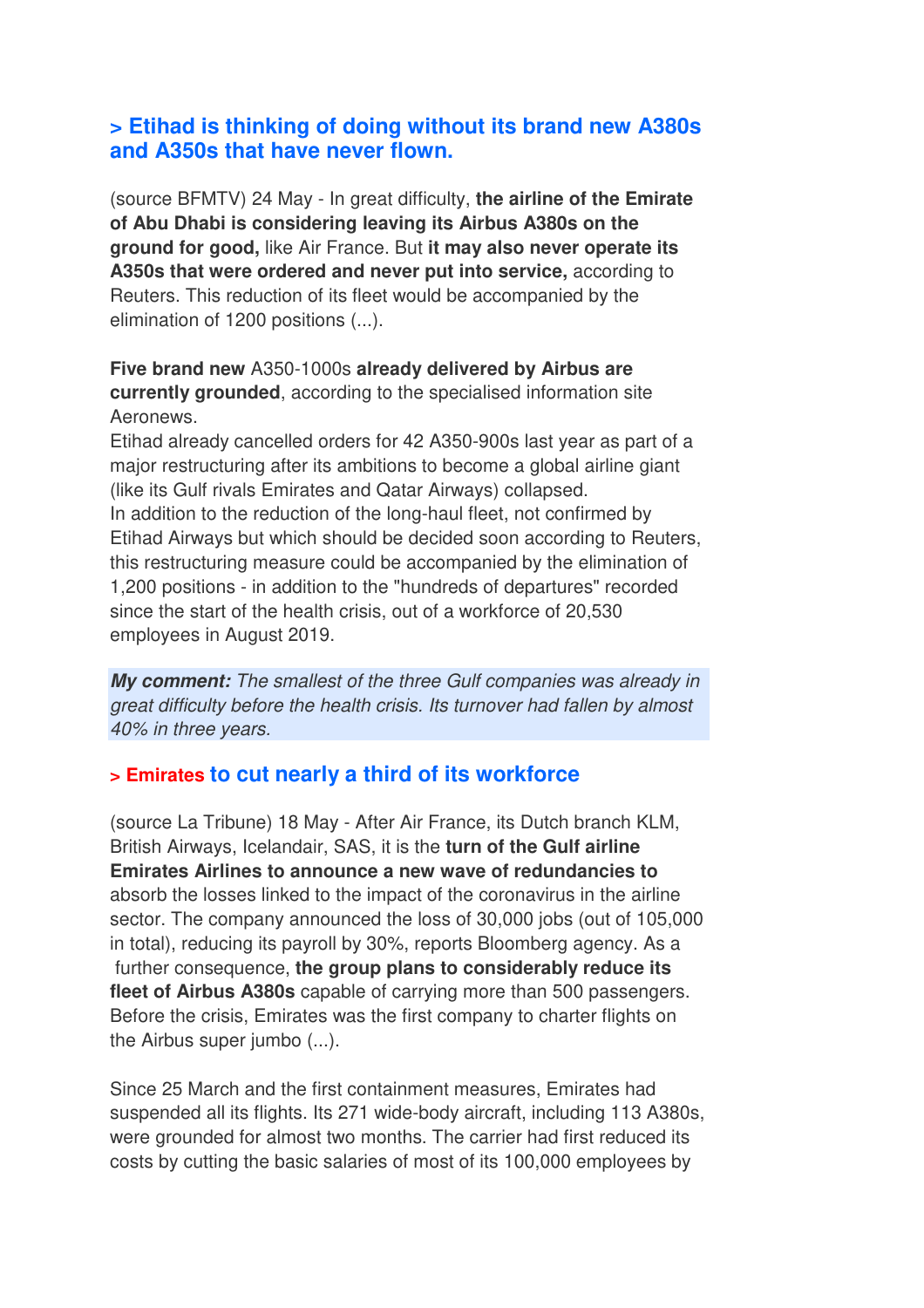25-50%, stressing that this decision was intended to avoid redundancies.

**To bail out the company, the Emirate of Dubai, which owns 100% of the company, also intervened at the end of March, without specifying the amount of this aid**. This capital injection is the second direct aid received by Emirates, after the one obtained in 1985 at the end of the company's first year of existence. Emirates has already indicated that it will take 18 months to return to normal activity.

**My comment:** Transparency is not an option at Emirates Airlines. It is impossible to know how much aid has been granted.

#### **> This black scenario that makes Airbus, Boeing and the whole aeronautics industry sweat...**

(source La Tribune) May 20 - The latest traffic forecasts from the International Transport Association (IATA) have given the aeronautics industry a cold sweat. **By estimating that air traffic would not return to its 2019 level before 2023-2024, the IATA simply reminded aircraft manufacturers that a whole section of their order book risked taking off: that of aircraft ordered by airlines to make growth**. At Airbus, this type of order accounts for two-thirds of the order book. Based on last year's level of deliveries (863 at Airbus), repeated over four years, this represents more than 2,000 aircraft. According to experts, this ratio between growth orders and renewal orders is similar at Boeing.

Also, "the recovery in traffic will not necessarily be synonymous with new aircraft deliveries", it is explained from a good source at Airbus. Especially since deliveries of aircraft for fleet renewal are also far from assured. With the low price of oil per barrel, airlines may be tempted to keep their aircraft a little longer than expected, even if they are more expensive than new aircraft in terms of kerosene consumption and maintenance.

These are some of the worst-case scenarios for the aviation sector. "**A gloomy scenario** based on IATA's assumptions of **a** recovery in traffic and the lack of support from credit agencies or governments **could lead to a drop in deliveries of 80 to 90% compared** to 2018," explains Yan Derocles, analyst at Oddo BHF.

"But", he adds, "there are many elements that can change the theoretical demand for new aircraft". The analyst points in particular to "sales and lease back" operations, an interesting process in terms of short-term cash flow for airlines, since it allows them to resell the new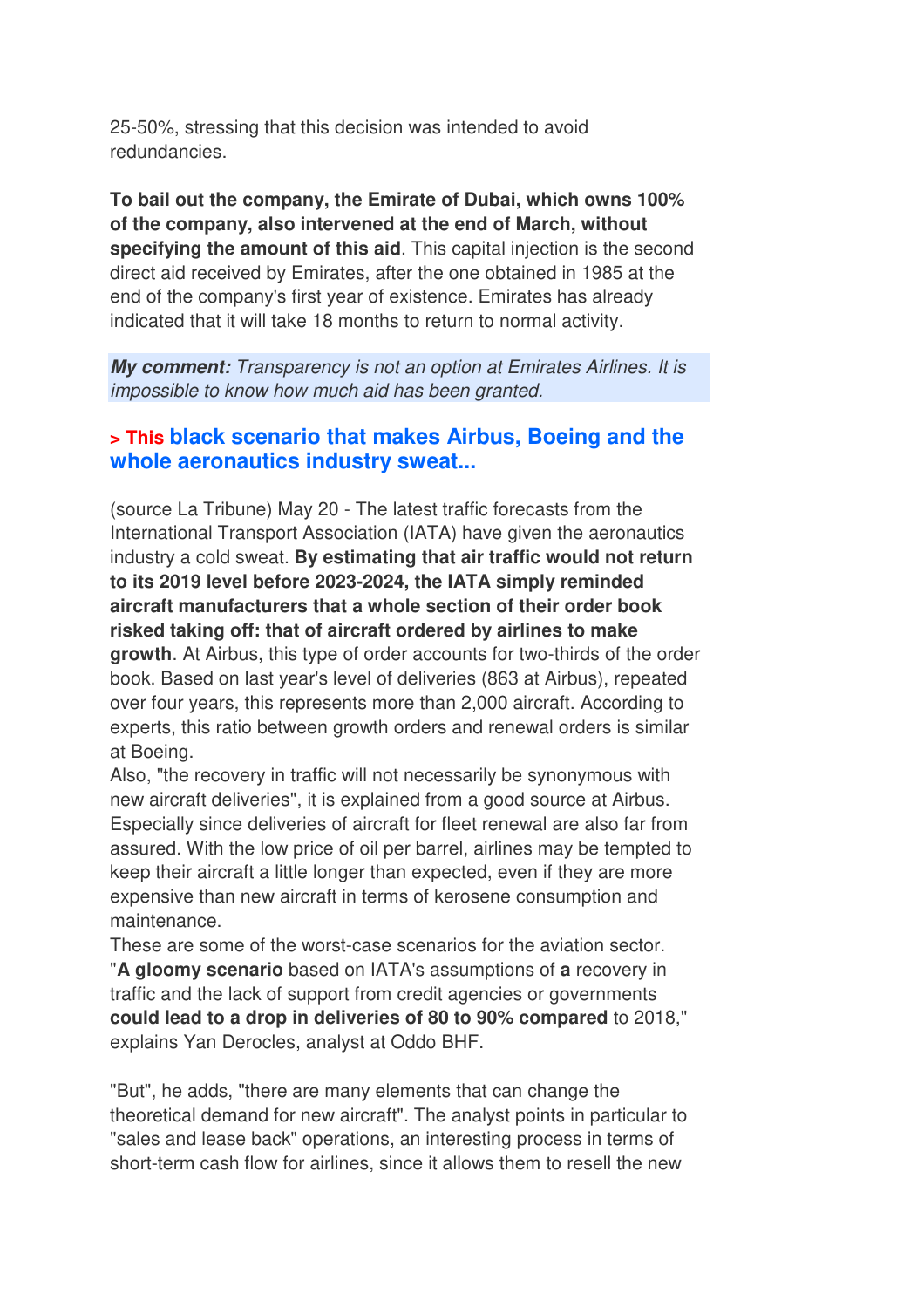aircraft they ordered from a leasing company before leasing them. But also the different types of financial arrangements that facilitate transactions, such as the "securitisation" of purchases, or the role of credit agencies such as Eximbank in the United States, Coface in France, ECGD in the United Kingdom and Euler Hermes in Germany, which provide guarantees for the financing of export sales (...).

However, despite all these shock-absorbers, the fall in demand for aircraft is likely to be very significant over the next few years. **In particular, Yan Derocles expects deliveries of long-haul aircraft to fall by nearly 60% compared with 2018 and to maintain this level of deliveries until 2025. He is more optimistic for the level of mediumhaul aircraft deliveries which, after a drop of more than half in 2020, could return to normal in 2023** (...).

**Such declines in demand for aircraft are forcing aircraft manufacturers to downsize. Boeing** has already announced the elimination of 16,000 jobs in the commercial division. **Airbus is** also **reducing its wingspan.** Production has already been cut by a third and a further adjustment could be announced in June. **The impact on employment will be very heavy**, exceeding the 10,000 job cuts that took place under the Power 8 plan in 2007. Much smaller, the British engine manufacturer Rolls Royce announced on Thursday that at least 9,000 jobs will be cut.

**But while large clients will be able to painfully withstand such declines in activity over several years, smaller subcontractors will not be able to do so. The French government is preparing a plan to support the aeronautics industry**. The German and French aeronautics industries have also called for an ambitious European recovery plan to avoid bankruptcies.

**My comment:** The drop in aircraft orders is the consequence of the drop in traffic expected by the airlines. This is bad news for Boeing and Airbus and all their subcontractors.

If the airlines' traffic forecasts are confirmed (no return to 2019 levels before 2024), it will also be bad news for the whole tourism sector.

#### **> The Boeing 737 MAX validation flight is not scheduled until June.**

(source AFP) 22 May - **Doubts are mounting** over the **date of return to service of the Boeing 737 MAX, which** has been grounded for more than a year. The test flight required for the regulators' green light is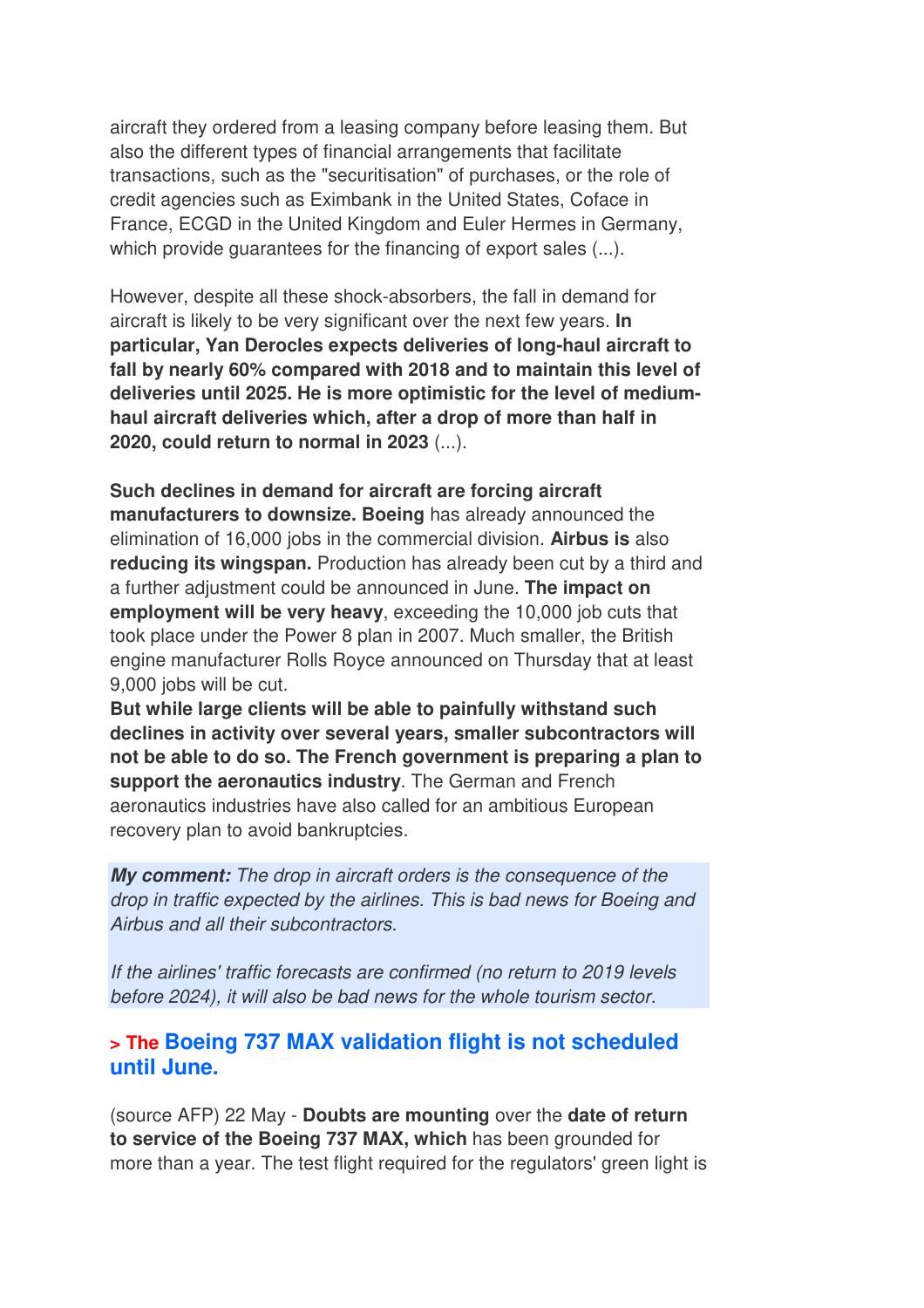not scheduled until at least June, regulatory sources told AFP Thursday. This information casts a veil over Boeing's calendar, which foresees a return to service of the MAX by "mid-2020", i.e. in June.

The civil aviation authorities can only approve the modified version of the aircraft after a flight test. But no test flight of the modified 737 MAX is planned before June at least, one of the sources told AFP on Thursday on condition of anonymity (...).

"As far as the MAX is concerned, work is progressing despite the various containment measures. However, the impact of Covid-19, including the travel restrictions it has entailed, means that we do not have a firm schedule for the test flights, which are required to validate the return to service," Janet Northcote, an EASA spokeswoman, told AFP by email.

**The Federal Aviation Agency, the FAA, Boeing's principal regulator**, said there was **"no update" on the aircraft's certification date or pilot training.**...

**My comment:** The delay in the validation of the B737 Max should mainly penalize Boeing. Given the forecast recovery and the low oil price, airlines could continue to fly their old B737 models.

#### **> Airbus inaugurated an assembly line for its A220s in the United States**

(source Clubic) 22 May - (...) **Airbus continues its development in the USA with the inauguration of a new 25,000 sq. m. assembly line in**  Mobile, **Alabama,** this time **dedicated to the A220 (ex-Bomber CSeries).** We don't hear much about it, but Airbus is well established on the other side of the Atlantic, especially in Mobile, where the aircraft manufacturer already employs several hundred people in the production of other models (A319, A320 and A321). The opening of the new assembly line doubles the size of the group's production site there, which houses five main assembly stations. In the same vein , Airbus has begun assembly of the first A220 on **this line,** which **will produce A220-100 and A220-300 versions that will strengthen the fleet of JetBlue Airways, the "American easyJet", a company comparable in size to British Airways and Air France in terms of the number of aircraft**. JetBlue will also be the second Airbus customer, along with Delta Airlines, to welcome U.S.-built A220s. The first model should be delivered by the end of the year. Airbus is making a real gamble on the future by opening a second assembly line in North America (after the one opened in Mirabel, near Montreal, which is struggling to become profitable).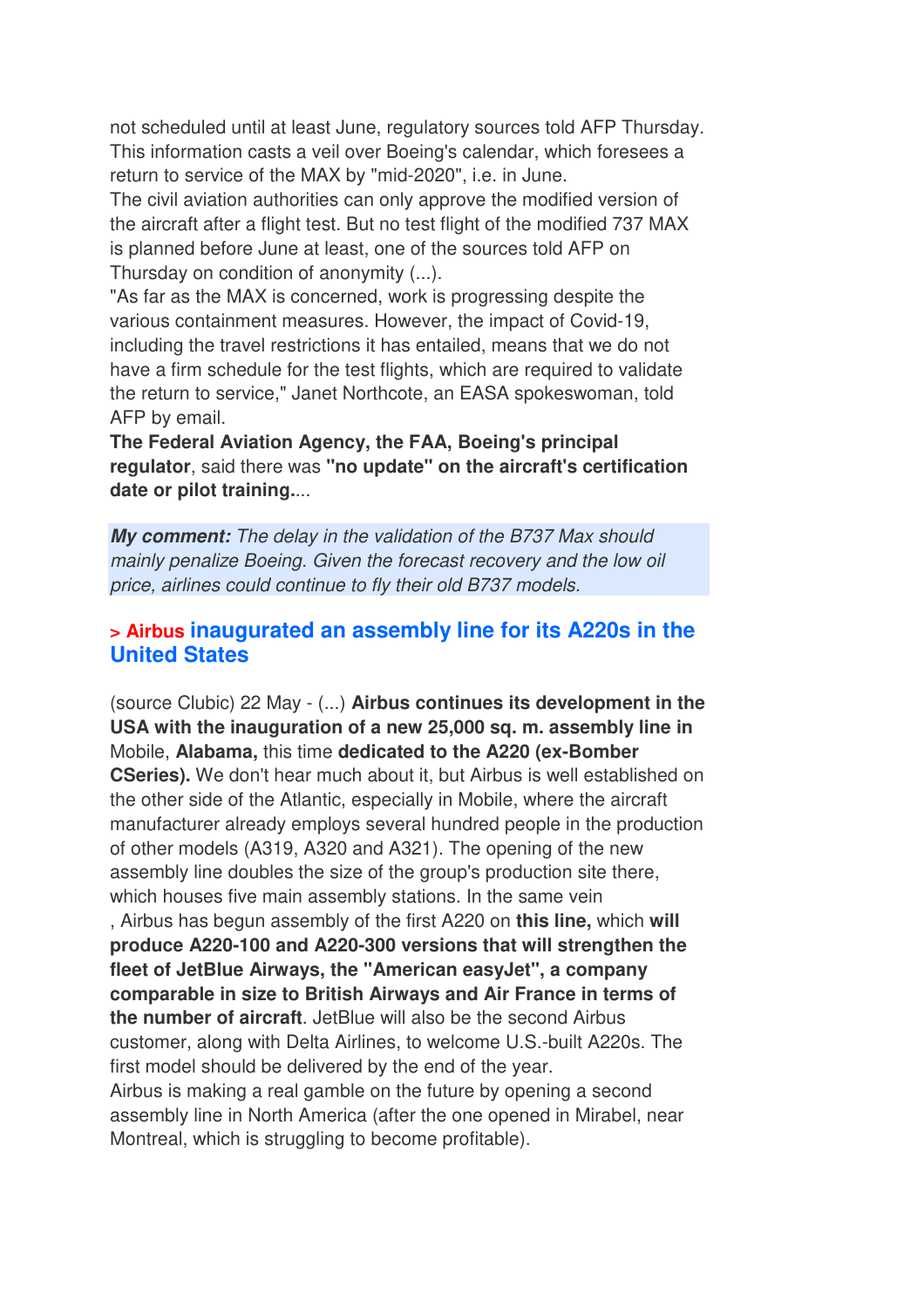**My comment:** This A220 assembly line, located in the United States, will allow Airbus to sell these A220s without being taxed by the U.S. administration.

## **End of press review**

#### **> My comment on the evolution of the Air France-KLM share price**

**The Air France-KLM share is at 3.768 euros at the close of business on Monday 25 May. It is down sharply by -8.92%** over one week**. It had only fallen below 4 euros during the 2011-2012 crisis,** between November 2011 and July 2012. Three major events had caused this crisis: the nuclear disaster in Japan, the crisis in the Eurozone, and the "spring" in the Arab world. During this period, the barrel of oil was at 110 dollars.

At the beginning of the coronavirus epidemic, the Air France-KLM share was at 9.93 euros.

**The average (the consensus) of analysts for the AF-KLM share is 4.80 euros**. Many analysts have lowered their price forecasts. You can find on my blog the details of the analysts' consensus.

**The barrel of Brent oil** (North Sea) **is stable at \$36.** Announcements of the start of deconfinement are giving the signal for the resumption of industrial activity. At the beginning of the coronavirus epidemic, it was at \$69. Production is still higher than (low) demand.

#### **This indicative information in no way constitutes an invitation to sell or a solicitation to buy Air France-KLM shares.**

You can react to this press review or provide me with any information or thoughts that will help me better carry out my duties as a director of the Air France-KLM Group.

### **You can ask me, by return, any question relating to the Air France-KLM group or employee shareholding...**

I'll see you soon.

To find the latest press reviews of Monday, it's here